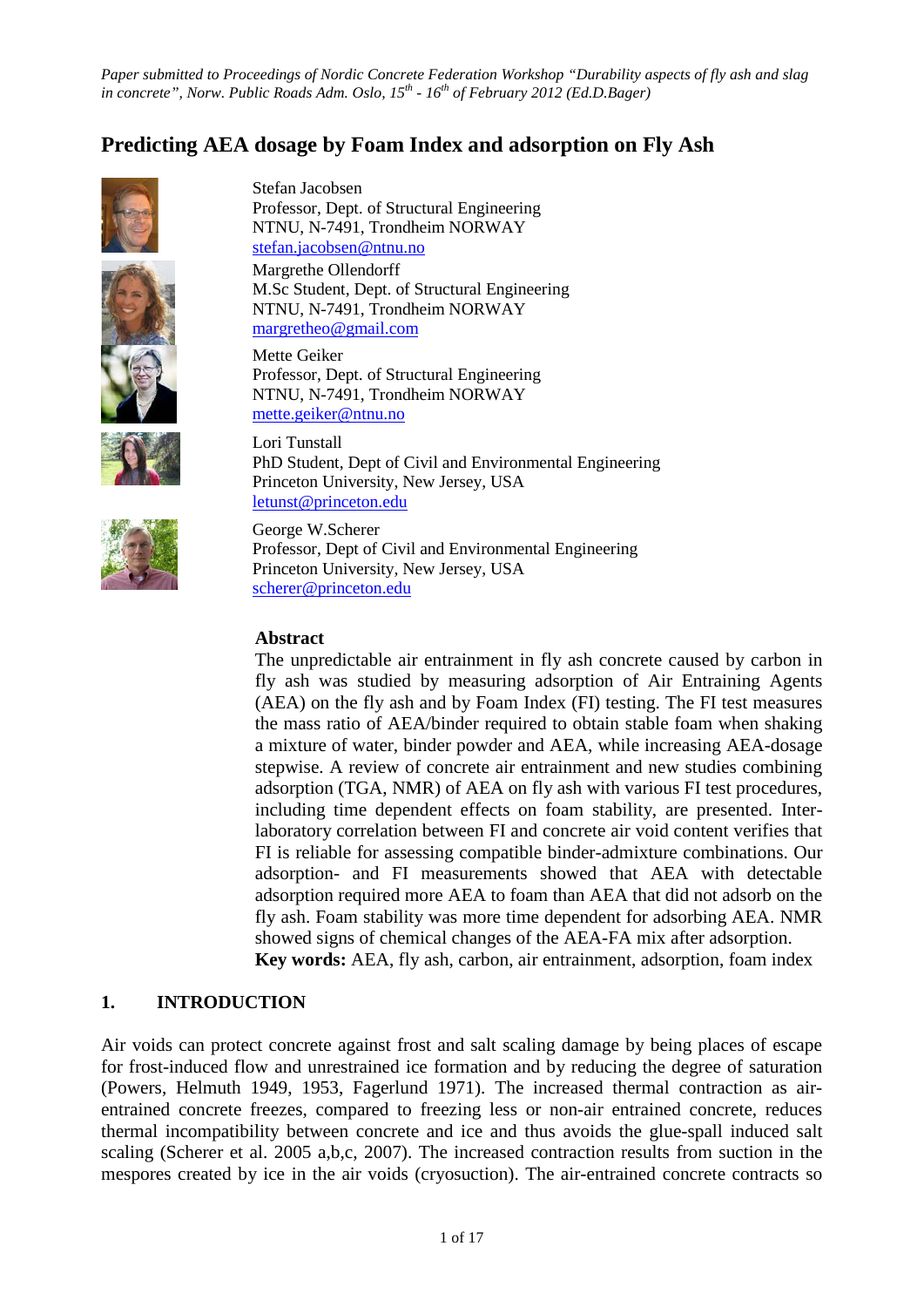much when it freezes that there is less mismatch with the thermal expansion coefficient of ice, so salt scaling (which results from cracking of the ice) is reduced (Sun & Scherer 2010). The propagation of ice from air void to paste may also be affected by air void shell quality (Scherer 2011). This depends on w/b, the binder and the admixtures used. However, air voids cannot help to avoid frost and salt scaling damage in insufficiently cured concrete, over-saturated concrete, concrete with damaged pore structure due to heat curing, deleterious ageing effects etc.

In fly ash concrete, air entrainment has been reported to work as protection against frost and salt scaling in a number of studies (Bilodeau &Malhotra 1993, Malhotra and Ramezanianpour 1994, Jacobsen & Lahus 2001). In many experimental results FA concretes were found to be as frost durable as OPC concrete when certain limitations were imposed on w/b, FA/b, curing and air voids. Salt scaling durability was found to be a bit more variable than frost durability. A negative effect of slow curing on frost and salt scaling, as well as difficulties with obtaining good air-void systems in fly ash concrete, were recognized.

Problems with air entrainment in fly ash concrete have mainly been attributed to variable Loss on Ignition (LOI) in the fly ash, presumably due to (unburned) carbon (Gebler& Klieger 1983) interacting with the AEA. The Foam Index (FI) test has been used as a fast way of testing the effect of different binder-admixture combinations on air entrainment and can be useful if the fly ash is suspected of causing variable air entrainment.

This paper reviews air entrainment with focus on fly ash and experiences with FI on various fly ashes and its relation to concrete air entrainment. New studies on adsorption and characterization of AEA adsorbed on fly ash combined with Foam Index measurements are presented to help obtaining reliable and predictable air entrainment in fly ash concrete.

# **2. AIR ENTRAINMENT AND FOAM INDEX**

# **2.1 AEA and some factors affecting air content in concrete**

Air entraining agents (AEA) can be described as mixtures of various surfactants. Manufacturers often provide more or less unenlightening descriptions, such as vinsol resin, tall oil, and synthetic tensides. In (Dodson 1990, Rixom 1986, Du & Folliard 2005) AEA are described as having hydrophilic (anionic, cationic and non-ionic) «heads» oriented toward the liquid and hydrophobic hydrocarbon chain «tails» oriented toward the air in the void. Their function is described as reducing water-air surface tension, adsorbing to solid surfaces and stabilizing air bubbles in fresh concrete. The distribution of AEA in fresh concrete proposed by Du and Folliard (2005) is:

$$
AEA_{added} = AEA_{interface} + AEA_{adsorbed on solid} + AEA_{liquid}
$$
 (1)

This is over-simplified, as it neglects the kinetics of adsorption, which leads to exchange of molecules between the terms on the right side of the equation.

After the formation of air bubbles, they may disappear, change or collapse in fresh concrete due to migration to the surface, diffusion of air from small to large bubbles, dissolution of air from bubbles into liquid, and coalescence of two or more bubbles due to capillary flow (drainage) between bubbles (Fagerlund 1990, Du & Folliard 2005). Fagerlund (1990) calculated that air bubbles with diameters below 20 – 40 microns in fresh paste of  $w/c = 0.50$  can dissolve in the water around the void. Dissolution occurs because the higher air pressure  $(p = 2\gamma/r)$  generated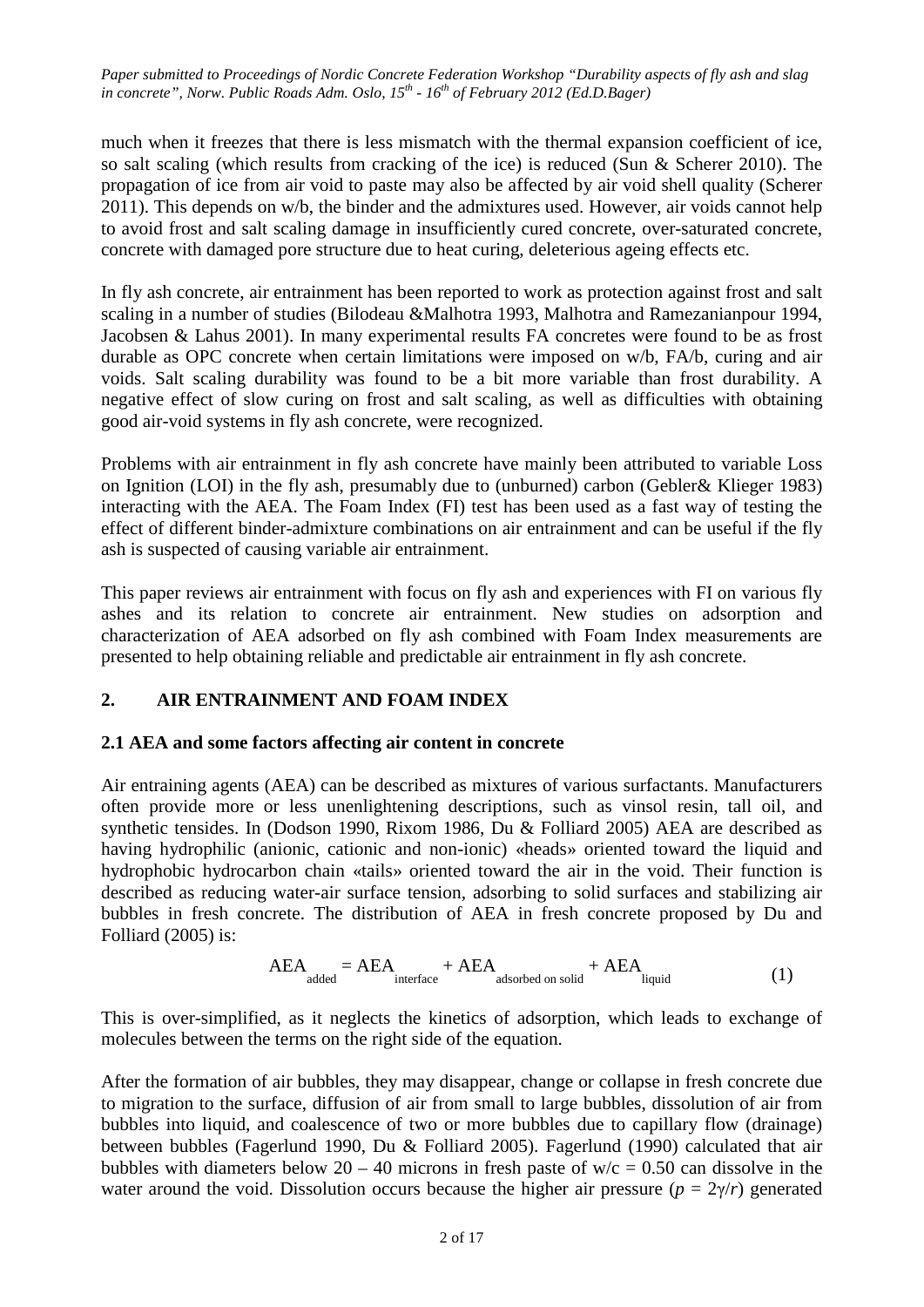by the surface tension, γ, in voids with smaller radius, *r*, enhances the solubility of air in water. The water becomes saturated with air as the small voids dissolve, so the air diffuses to the larger voids causing them to expand, resulting in increased total air volume. Both the dissolution of air and the diffusion of air from small to large bubbles depend on several factors, including the volume fraction of water in the fresh paste and tightness of the air void wall (Fagerlund 1990, Gutman 1988). Fagerlund estimates that a 10 µm bubble could dissolve in 10-30 minutes. He also notes that the AEA and other organic additives encourage formation of smaller air bubbles, so the changes in the distribution during the induction period could be substantial.

Change and disappearance of air voids might also be due to other mechanisms related to foaming and forces acting in solid-liquid-gas emulsions: lifting (buoyancy, momentum) and downward resistance (drag, surface tension, particle-bubble collisions) (Yang et al. 2007). This implies that rheology of fresh concrete also plays a role in the movement and viscous drag on air voids due to the rate of shear of the fresh concrete. Thus, in practice air entrainment consists of several effects acting concurrently with the stabilizing effect of AEA.

Air content increases in more or less the same way with increasing AEA dosage for pure paste (binder, water, admixture), concrete and mortar (Joliceur et al. 2003). However, the entrained air volume is much higher in mortar than in concrete, whereas pure paste gets lower air entrainment than mortar and concrete for a given AEA dosage (Joliceur et al. 2003, Hammer and Johansen 2005). This even holds when comparing air void content by paste volume fraction, so apparently aggregate affects air entrainment. Capture of fine air voids in the paste between fine sand particles in the fraction  $0.3 - 0.6$  mm is suggested (Rixom 1986). According to Geiker & Kjær (1995) the air voids captured between the fine sand particles  $(0.15 - 0.6 \text{ mm})$  are the ones stabilized by AEA, thus affecting air pore structure. Crushed aggregate might disperse air better than natural gravel (Rixom 1986, Du & Folliard 2005). However, increased content of fines smaller than ~20 microns reduces air, as the fines in pozzolans do (Rixom 1986).

A few other rules of thumb for varying air volume in fresh concrete are found in the literature. Increased temperature reduces air content. This is probably mainly owing to less available AEA due to adsorption on hydration products and also complex chemical-physical mechanisms related to reaction, coagulation and precipitation of AEA that reduce the air entraining effect with increased temperature (Du & Folliard 2005, Rixom 1986 p.107,117, Dodson 1990 p.135,137). Thus the physical effects of reduced solubility of air in water and increased pressure in air at increased temperature do not seem to relate to change of concrete air content at increasing temperature. Prolonged mixing  $(5 - 10 \text{ min})$  reduces air content (Rixom 1986).

The effect of rest, transport, pumping/distribution, placement compaction and pressure can be assumed to reduce fresh air content, depending on the stability of the air void system (Geiker & Rostam 1995, Du & Folliard 2005). Contradictory reports on the effect of pumping on air void content exist. Traditional plastic consistency concrete with 320 kg/m<sup>3</sup> was reported to have increased air-void content after pumping (Johansson & Tuutti 1976). Concrete with superplasticizer is more easily air entrained than concrete with less flow, but is also more susceptible to loss of this air during pumping (Kaplan 2001, Spiratos et al. (2003) p.110). Highly flowable concrete with superplasticizer, including HPC concrete, showed reduced air content in hardened concrete after pumping in several studies. Air voids less than ~50 microns were found most susceptible to disappear, more so after vertical than after horizontal pumping (Pleau, Pigeon, Lamontagne, Lessard 1995). Geiker and Rostam (1995) studied air content and air void structure in 17 different mixes as function of pumping and pumping conditions. They found reduced total air content, reduced content of voids < 0.35 mm, and increased spacing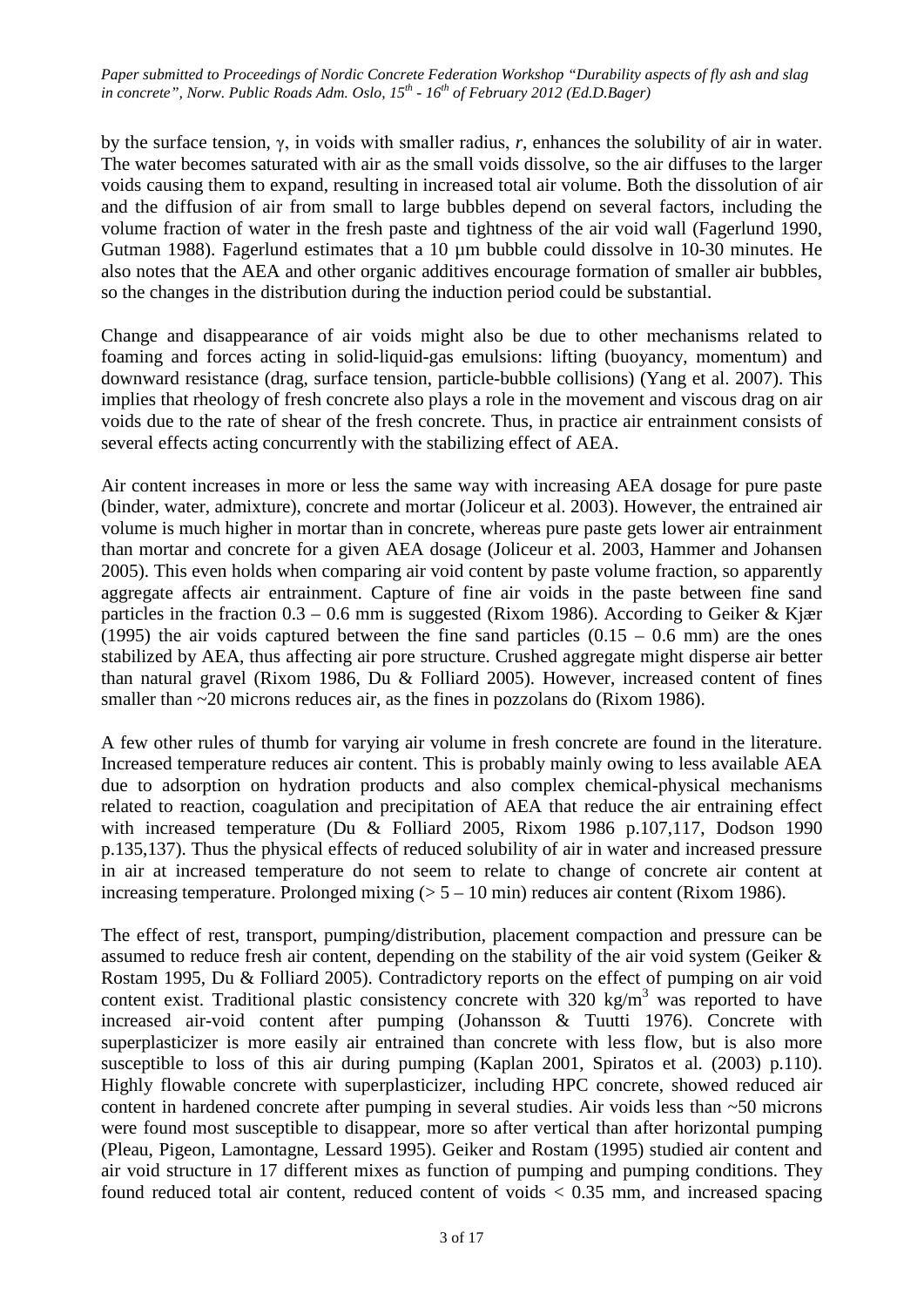factor after pumping in practically all tests. Prolonged time under pressure was found to have an extra effect on reducing air content. Furthermore, their tests included comparable concrete mixes with OPC and OPC+fly ash, but no clear difference in loss of air voids could be discerned. Pleau et al. (1998) found that the air void structure may not necessarily be completely destroyed by job-site pumping, since the number of very small voids that contribute most effectively per unit volume to spacing and surface was still very high after pumping. The spacing factor in hardened w/c = 0.43 concrete (100 mm slump) increased from 0.18-0.20 mm before to 0.22-0.31 mm after pumping. For  $w/c = 0.30$  concrete (200 mm slump) a much larger increase in spacing factor in hardened concrete was found in the same study: from 0.18-0.22 mm before to 0.43-0.49 mm after pumping. Lepage et al. (1998) investigated pumpability and effect of pumping on air void structure in  $w/b = 0.38$  (70-90 mm slump) and  $w/b = 0.30$  (110-210 mm slump) concretes with hydroxycarboxylic acid water reducer and fatty acid based AEA. Air void spacing in hardened concrete was less affected by pumping for the  $w/b = 0.38$  concrete (0.12 – 0.13 mm before and 0.14-0.16 mm after pumping) whereas the  $w/b = 0.30$  concrete had more serious damage to its air void system by the pumping (0.18-0.23 mm before and 0.42-0.49 mm after pumping). Jensen, Hasholt and Geiker (2005) studied the air void stability in SCC as affected by formwork pressure during curing. They found that Boyle-Mariottes law applies for prediction of air content in pressurized fresh concrete. A fair prediction of increased spacing and reduced specific surface in hardened concrete could be made assuming equal pressure on all voids with the standard equation for Powers spacing factor. Full scale pumping tests showed that pumping from bottom was more destructive to the air void structure than pumping from top.

Thus the void spacing is most increased by pumping in highly flowable concrete by increased pressure, particularly at form filling from below. Prolonged pressurization time further reduces the air content and increases the spacing. An effect of fly ash on loss of air during pumping has not been observed.

# **2.2 AEA dosage and stability with fly ash, silica and different OPC cements**

Generally, an increased AEA dosage is needed when adding pozzolans, such as fly ash (Malhotra and Rameizanpour 1994) and silica fume (Sellevold and Nilsen 1986), to maintain a constant air void content. Presumably the increased specific surface of the binder plays a role. In fresh silica fume concrete, a higher stability of the entrained air was found compared to OPCconcrete (Sellevold and Nilsen 1986) and compared to FA-concrete (Geiker & Kjær 1995). Increased cement fineness also reduces air content, or increases necessary AEA dosage to obtain a given air content, whereas increased cement alkali content increases entrained air (Dodson 1990, Du & Folliard 2005).

The effect of fly ash on the stability of air void content in fresh concrete seems to be less known, except for all the problems reported related to variable carbon content of the fly ash mentioned in Section 1. In general, the effect of increased LOI or carbon content is to reduce air content (or to increase the necessary AEA dosage). The reason for this is presumably that the carbon adsorbs AEA, owing to its high surface area and/or strong chemical affinity, thereby reducing available AEA and thus air entrainment (Gebler and Klieger 1983). The approach proposed to solve this issue has been to increase the AEA dosage or switch to a product that works, mainly on an empirical basis. The difficulties in predicting the effect of air entrainment also includes effects of the many possible combinations of admixtures, binders, concrete mixes and practical circumstances.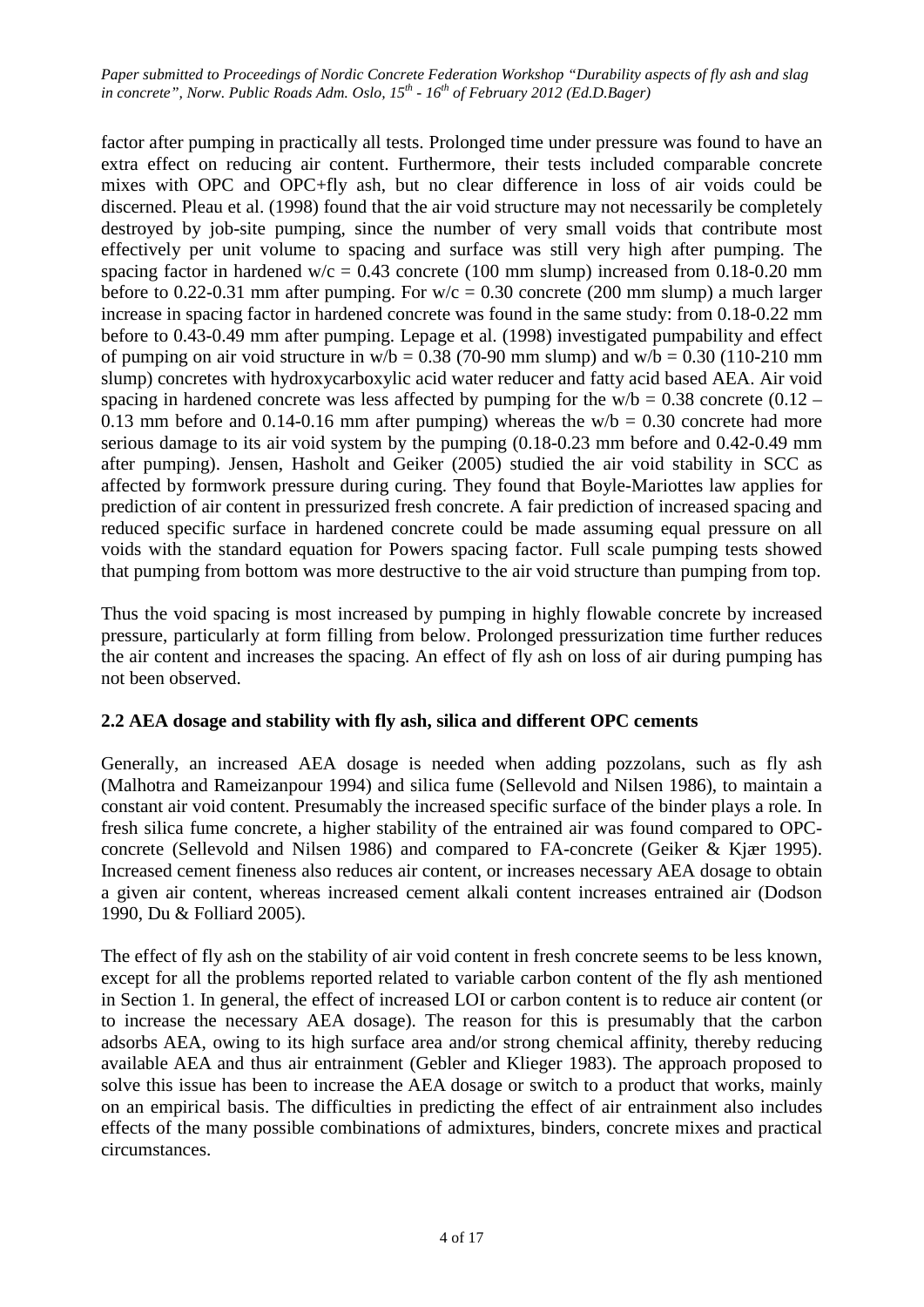#### **2.3 Foam Index and air content in concrete at varying LOI and/or carbon content**

#### *Foam Index testing*

The foam index (FI) test was originally developed by Dodson (1990) to test the effect of variation of Portland cement characteristics (specific surface, alkali content) on air void formation in concrete. It has been used to assess the effect of fly ash on air-void formation (Gebler and Klieger 1983, Baltrus et al. 2001, Külaots 2003, Vestgarden 2006, Harris et al. 2008a,b,c, Ollendorff 2011). The FI test, in brief, consists of shaking a mixture of water and binder powder (typically  $w/b = 2 - 2.5$ ), and increasing the AEA dosage stepwise until stable foam forms on top. We use an automated Griffin flask shaker with 2.4 Hz frequency and modified with an arm giving 20 mm amplitude to agitate a plexiglass container with 70 ml volume and 40 mm inner diameter; shaking for 60 seconds is used to mix water and binder, and then 15 seconds shaking with AEA. The stability of the foam forming on top of the slurry is then observed while at rest for 45 seconds. If the surface does not remain covered with stable foam, the AEA dosage is increased with a pipette, then shaking for 15 seconds and observation for 45 seconds is repeated until stable foam covers the surface. The FI is then simply the concentration of AEA in ml/kg binder when the foam remains stable.

Figure 1 shows the results of FI testing of 3 different low-lime fly ashes (1.0, 3.1 and 3.9 % carbon with Blaine surface area of  $357-359$  m<sup>2</sup>/kg) from Europe provided by Norcem, a Norwegian Norcem CEM I 52.5 OPC with Blaine = 360 m<sup>2</sup>/kg, and one test on pure water (Ollendorff 2011). The air entraining agent was Sika Aer-S which is described as "synthetic tenside" according to the product sheet. The test with only 25 ml of deionized water had  $\leq 5\%$ lower filling than the tests with  $w/b = 2.5$  slurries, due to absence of binder volume (~3 ml). Each curve is the mean of 3 parallel samples except for the OPC, where 6 parallel samples were used. Scatter was lowest for low carbon FA (Coefficient of Variation  $= 1, 2)$ ), a bit higher for water and OPC (CV = 4 %) and highest for high carbon FA (CV = 8 and 12 % for 3.1 and 3.9 % carbon respectively).



*Figure 1 – Foam Index (*µ*L/g) of 3 fly ashes, 1 OPC CEM I 52.5 and only deionized water (Ollendorff 2011)*

Figure 1 shows that AEA and pure water foams easily in the shaker at very low AEA dosage. The AEA dosage with only water is calculated per 2.5 g of water. A much higher AEA dosage was required to obtain foam when introducing powder particles. The low-carbon fly ash and the pure cement each showed rather low, and similar, FI. That is, these two types of particles had approximately the same effect on foaming. The two high-carbon fly ashes had higher FI, as expected. The recommended normal dosage of this AEA in concrete is 0.01 – 0.08 % of cement weight =  $0.1 - 0.8$   $\mu$ L/g which is only in the order of 2 – 20 % of the dosage required for stable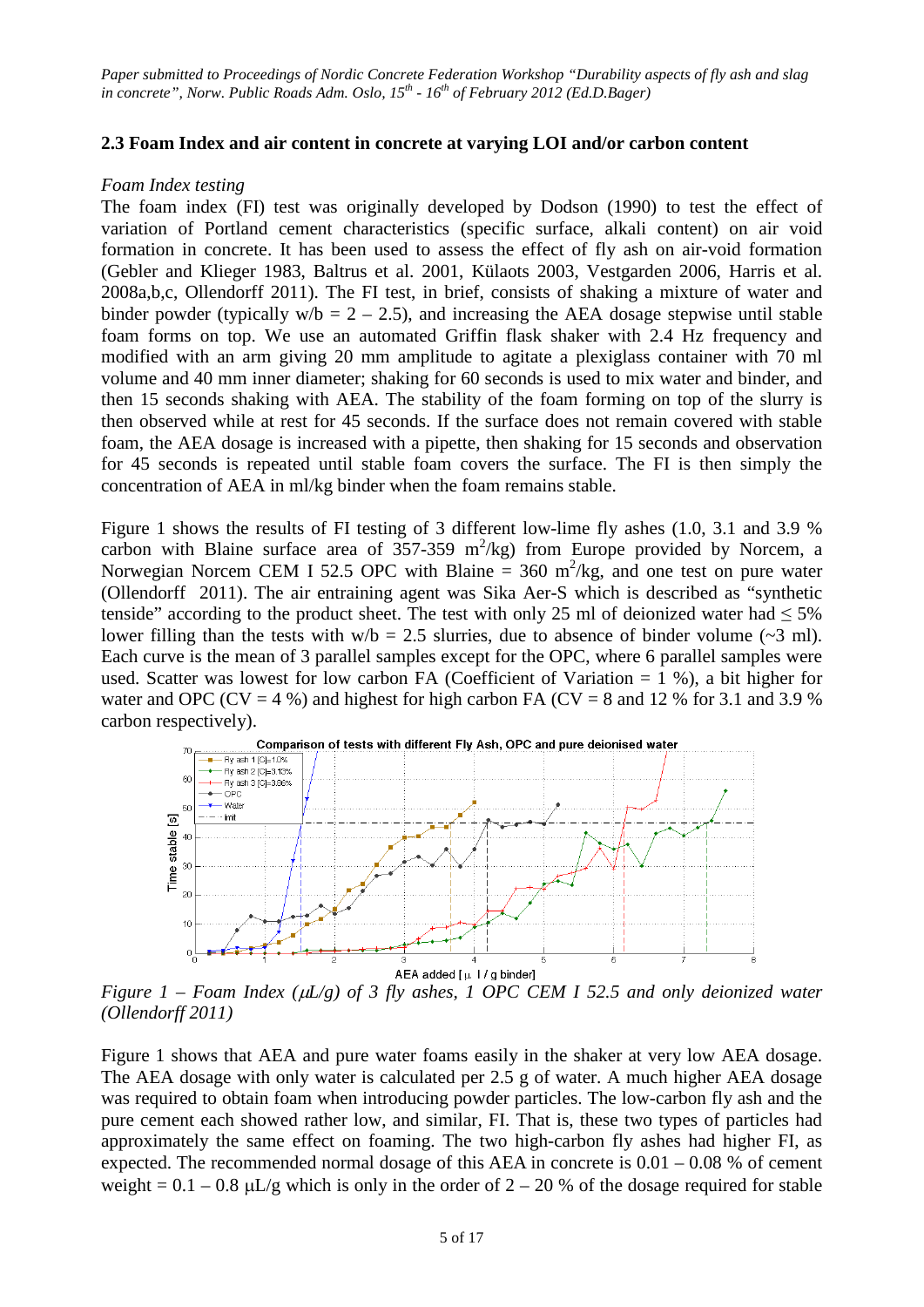foaming in the FI-test. This difference can be due to different mechanisms of air entrainment in concrete (stabilization) than in the FI-test (foaming). However, as we shall see, experience shows a correlation between FI and air entrainment in concrete.

In Tables 1 and 2, compilations of various foam index test results on different fly ash binders and AEA are shown. Table 1 shows that the FI test conditions applied by the different authors vary with respect to drop size, AEA dilution, sample- and container size. In addition the shaking was often done manually, thus probably varying somewhat between the tests. Harris et al. (2008a,b,c) proposed a standardized FI test based on experience with different FI test procedures on 4 different fly ashes. In their tests, the coefficient of variation went up to 20 % when doing 3 parallel FI tests on each type of ash with 4 different FI test procedures, of which only the results of the procedure correlating best to concrete air void content is shown in Tables 1 and 2.

Figure 2 shows the evolution of foam during the standard test for the high carbon ash shown in Figure 1. Figure 3 shows the different structures of stable foams on the 3 ashes in Figure 1. It is seen that the nature and structure of the foam varies (bubble size, foam volume) both during propagation, as the foam gradually fills the surface before the test end point, and as stable foam is reached (Ollendorff 2011).

| 1 UU VU 1<br>Test conditions in Theory |     |          |           |       |      |           |                |
|----------------------------------------|-----|----------|-----------|-------|------|-----------|----------------|
| Reference                              | w/b | AEA      | Drop size | Shake | Rest | Volume    | Binder         |
|                                        |     | dilution |           |       |      | container |                |
|                                        |     |          | uL        | sec.  | sec. | mL        | g              |
| $G\&K$                                 | 2.5 | 1:43     | ?         | 15    | 45   | 473       | 20             |
| <b>Baltrus</b>                         | 2.5 | 1:40     | 50        | 15    | 15   | 15        | $\overline{2}$ |
| Külaots                                | 2.5 | 1:9      | 20        | 15    | 45   | 70        | 10             |
| Vestgarden                             | 2.5 | 1:9      | 20        | 15    | 45   | 70        | 10             |
| Harris bottle                          | 2.5 | 1:19     | 10        | 15    | 45   | 132       | 10             |
| Ollendorff                             | 2.5 | 1:9      | 20        | 15    | 45   | 70        | 10             |

*Table 1 - Test conditions in FI tests*



*Figure 2 – Evolution of foaming in 40 mm diamter FI test container of high Carbon fly ash in figure 1 (Ollendorff 2011)*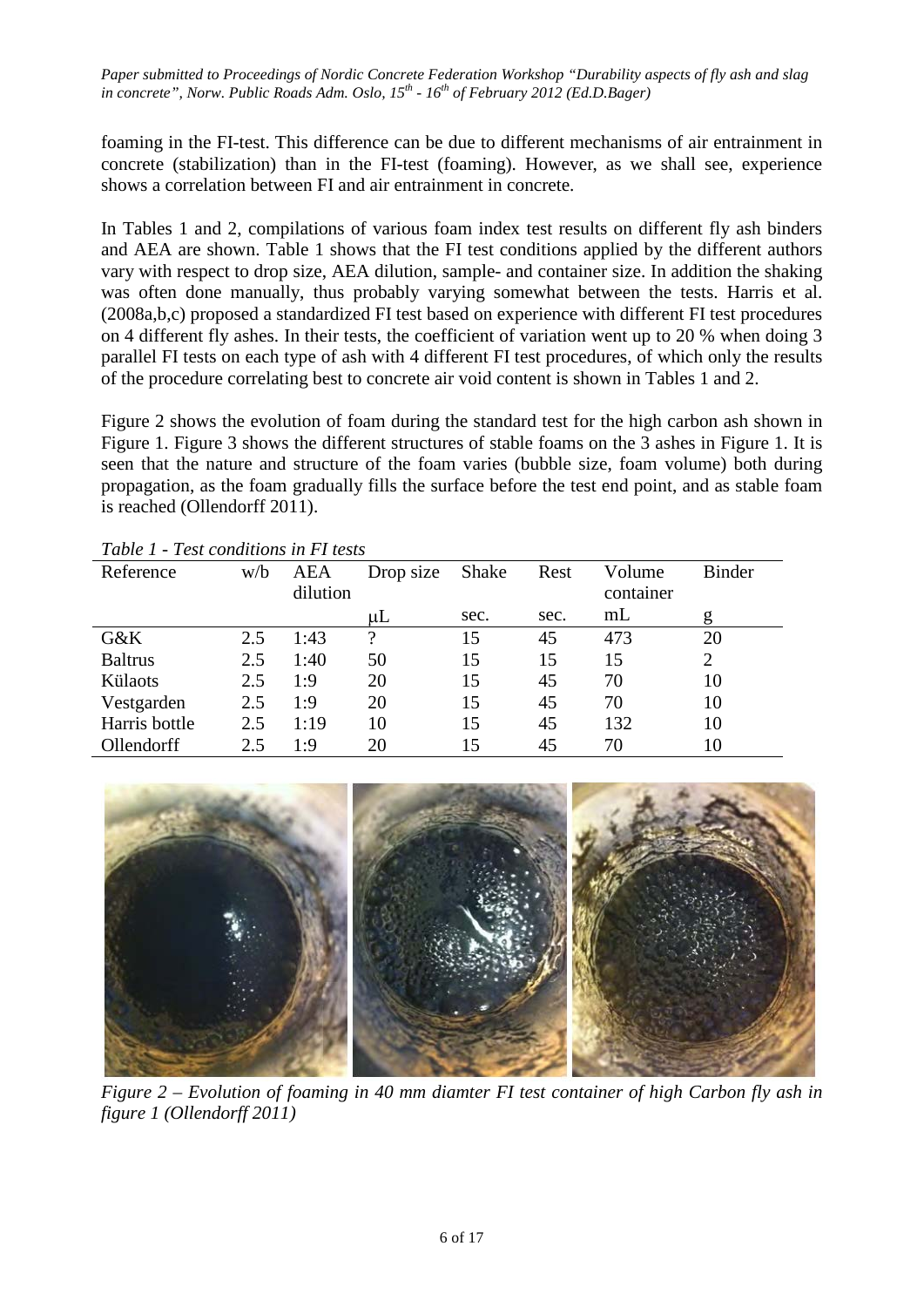

*Figure 3 – Varying foam structures at stable foaming of (from left) ash No. 3, 2 and 1 in figure 1 (Ollendorff 2011)*

Table 2 shows a selection of data from (Gebler and Klieger 1983, Baltrus et al. 2001, Külaots 2003, Vestgarden 2006, Harris et al 2008a,b,c) together with the new results (Ollendorff 2011). Within each of these studies it was found that the AEA dosage needed to obtain stable foam increases with increasing carbon content and/or increasing loss on ignition of the fly ash. Comparison should preferably be done within the same series of tests due to the different procedures. Furthermore it is not clear from the data whether carbon or loss on ignition is best related to FI.

| Ref            | <b>AEA</b>         | <b>Binder</b>                           | Carbon         | LOI                            | FI               |
|----------------|--------------------|-----------------------------------------|----------------|--------------------------------|------------------|
|                |                    |                                         | % of mass      | % of mass                      | $\mu$ l/g binder |
| $G\&K$         | Vins.Res.          | 80% OPC+20% FA                          | 0.1/1.2/4.2    | 0.4/1.8/4.9                    | 4.5/6.5/12       |
| <b>Baltrus</b> | Darex 2            | FA                                      | 0.3/4.0/14.6   |                                | 50/24/66         |
| Kulaots        | Darex <sub>2</sub> | 80% OPC+20% FA                          |                | 6.1                            | 15               |
|                | Air $40$           |                                         |                | 66/21                          | 133/60           |
| Vestgarden     | Micrair100         | 1 SR OPC,                               | $* - 3.8$      | $1.4 - 4.7$                    | 11-47            |
|                | Fatty acid         | 9 different 20%FA                       |                |                                |                  |
| Harris et al   | Wood               | 80% OPC+20% FA                          | $\overline{a}$ | 0.8/0.4/0.1/0.6                | 10/7/6/3         |
|                | Rosin              |                                         |                |                                |                  |
| Ollendorff     | Sika Aer-s         | OPC, FA or only                         |                | $**/1/3.1/3.9$ 2.5/1.1/3.6/4.5 | 4.2/3.7/7.3/6.2  |
| (Fig.1)        | synt.tens.         | water                                   |                |                                |                  |
| ملحات ملح      |                    | $1/11$ , $1/11$ , $1/2$ , $1/2$ , $1/2$ |                |                                |                  |

*Table 2 - Foam index for combinations of AEA and fly ash binders with varying LOI*

\*, \*\*: not measured (sulphate resistant low-C3A OPC, OPC)

# *Relation Foam Index – air content in concrete*

The usefulness of the FI test depends, of course, on its ability to predict air content in concrete. Measurements of air content in fresh concrete made with the same ash and AEA as in the FI test, however, were only published in a few cases (Gebler & Klieger 1983, Vestgarden 2006, Harris et al. 2008). FI was correlated to air content or AEA dosage in concrete in various ways for different types of AEA and fly ashes.

Gebler and Klieger (1983) used constant concrete consistency and air content at variable AEA concentration and  $w/b = 0.40 - 0.48$  (Vinsol resin and no Water Reducing Agent (WRA)) with different ashes. The concrete mixes were carefully made without water reducer to obtain  $6 \pm 1$ % air by varying the Neutralized Vinsol Resin AEA dosage and adjusting w/b so that slump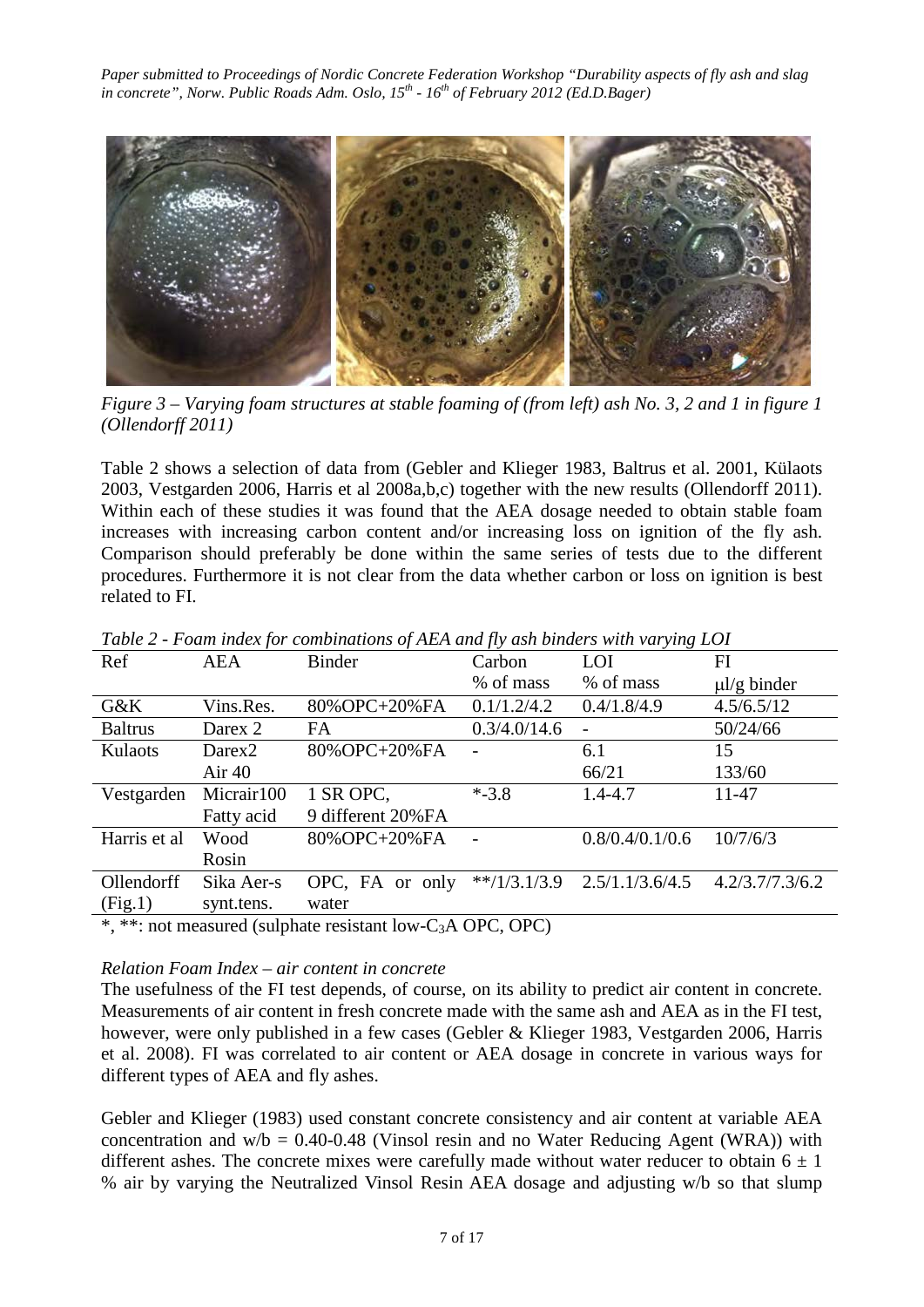varied between 3 and 4 inches (~75 - 100 mm). The correlation between FI and AEA dosage for 6 % air in a linear plot was  $R^2 = 0.93$  for 10 ashes /1 OPC reference.

Figure 4 shows a plot of FI versus air content in fresh concrete, based on the data by Vestgarden (2006). He used constant dosage of AEA (0.18 kg/m<sup>3</sup> of fatty acid polyglycol type AEA and polycarboxylate high range WRA  $(=$  Super Plasticizer - SP<sup>[1](#page-7-0)</sup>) in a constant concrete composition of  $w/b = 0.41$  with 10 different ashes and 1 control mix. All mixes had 2.4 kg of co-polymeric water reducer and 420 kg binder (20 % FA, 5 % SF and one reference without FA). The slump immediately after mixing varied in the range 165 – 225 mm. The correlation between FI (our automated shaker) and fresh air void content after 10 minutes in a power function was  $R^2 = 0.84$ for 9 ashes/1 OPC reference.



*Figure 4 - FI vs air content in fresh concrete after 10 minutes (Vestgarden (2006))*

In the study by Harris et al. (2008a,b,c), AEA was added to obtain constant concrete air-void content of 6.0 % at constant  $w/b = 0.45$  (wood rosin type AEA and ASTM C494 type D WRA) with 4 different ashes. This work showed best correlation coefficient  $R^2 = 0.94$  in a linear plot between FI (bottle-type FI test) and AEA dosage to obtain 6.0 % air in fresh concrete.

Note that in the 3 cases cited above, the FI tests were made with only AEA, binder and water, whereas in concrete two of the test series combined WRA and AEA and one of the concrete series in addition contained silica fume. Considering the wide variation in materials and test conditions, this indicates that the FI-test is useful for inter-laboratory prediction of the effect on concrete air entrainment of varying AEA-Fly ash combinations.

# *Foam tests with combinations of AEA and water reducers*

The effect of combinations of AEA and WRA on air entrainment can be difficult to predict. According to Rixom (1986) lignosulphonate and hydrocarboxylic AEA work with WRA, and also alkyl-sulphate AEA can work with WRA. Pre-screening tests of admixtures include foam stability tests, in addition to FI tests. While the FI uses a water/binder ratio of ~2.5 and often a similar binder composition as the concrete, foam stability measurements are made with only liquid and admixture or a w/b ratio in the order  $10 - 50$ . These are thus even further away from concrete than the FI-test. Foam stability measurements have been used to study the chemistry of surfactants for a long time and the foaming has been correlated to surface viscosity, see for example (Brown et al. 1953, Shah et al. 1978). In the foam stability test, the aqueous solution with admixture is usually shaken in a tall glass. The foam volume gets much larger than in the

<span id="page-7-0"></span> $1$  The term SP is used in Europe while High Range WRA is used in North America.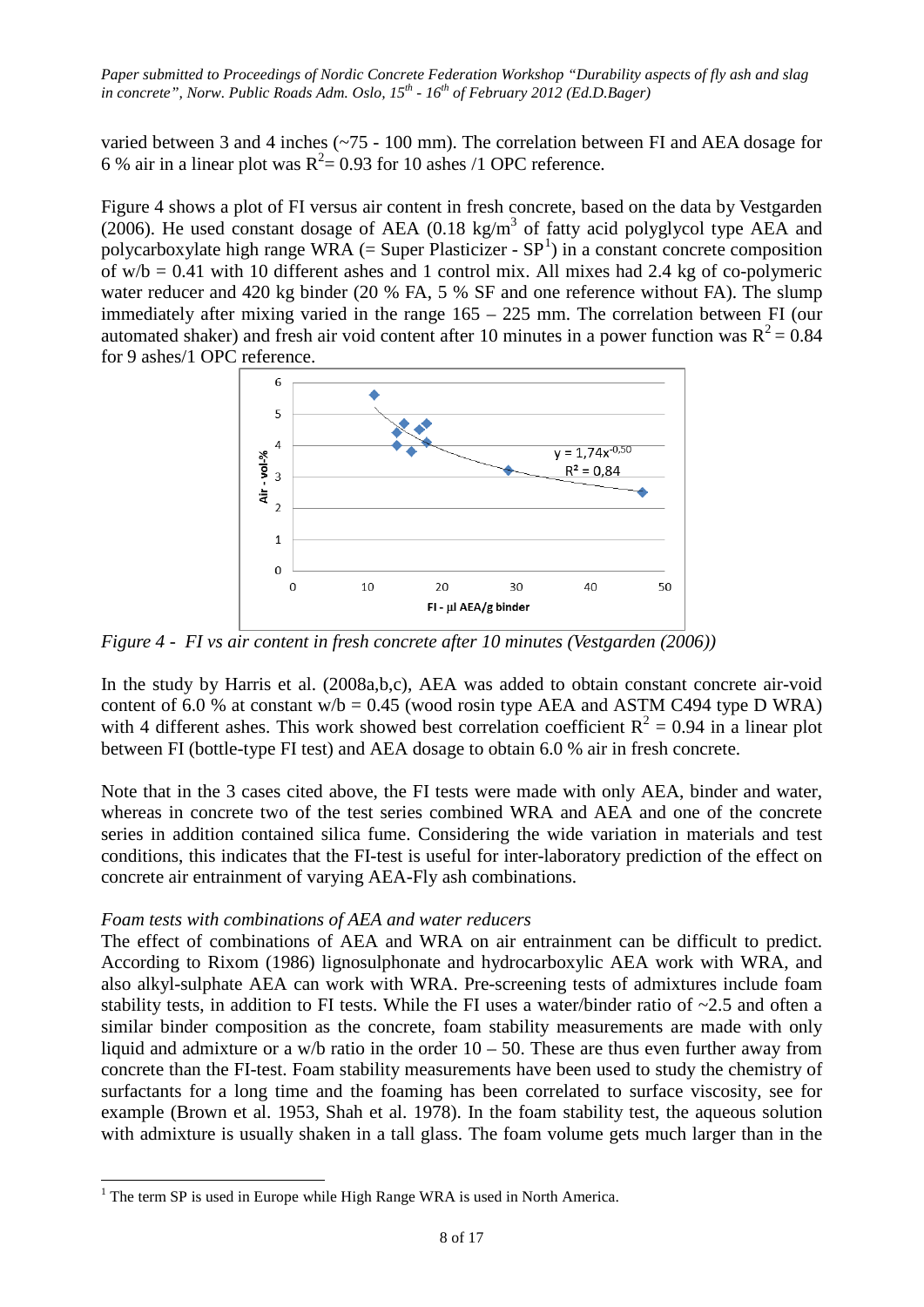FI test and the foam stability is measured over more than an hour. A variety of such foam stability tests have been used on AEA-solutions.

Studies of foaming and surface tension of mixtures of WRA and AEA and subsequent studies of air entrainment in concrete including air void structure (Eriksen & Andersen 1986) showed that melamine-type WRAs worked with both AEA based on "synthetic tenside" and on "vinsol resin", whereas naphthalene-type WRA worked with vinsol resin. These 3 AEA-WRA combinations were the only ones that both gave good foaming and good air void systems in hardened concrete (Eriksen & Andersen 1986). The studies showed no clear relation between foaming and measurements of surface tension in the foaming solution. Based on foam stability measurements combined with microscopy observations of bubbles and freeze/thaw testing of concrete, it was claimed that bubble wall thickness is important for concrete air void stability and freeze/thaw durability (Gutman 1988). Foam meter studies of AEA with low-alkali cement containing 6 % silica fume, 12 % fly ash, and different WRA/AEA combinations, showed medium foaming and some loss of foam during 90 minutes, compared to when these admixture combinations were used with pure OPCs or pure slag (Sørensen and Geiker 1995, HPC Specification Dansk Betoninstitut 1995).

AEA and AEA-WRA combinations were studied in fresh concrete aiming to find solutions robust against variable fly ash carbon content (Nkinamubanzi et al. 2003, Vollset & Mortensvik 2011). The latter work showed that stable air pore structure can be obtained with AEA and polycarboxylate-based SP in flowing consistency concrete that was not pumped. However, both studies provide limited applicability for concrete technologists, beyond telling what brand names to choose.

Ready-mix concrete producers typically have standard solutions that work most of the time. For high slump concrete (typically 200 mm slump) co-polymer water reducing agents are usually mixed a bit before AEA is added as the final constituent to the mix. On-site problems with unstable air content are, however, common (Mørtsell, Heidelberg Cementgroup pers. comm. 2011) and robust solutions are therefore needed. Vestgarden (2006) used the FI test to assess AEA-WRA combinations and mix procedures by combining two different polycarboxylate SP with "tenside" AEA with one powder mix (75 % OPC and 25 % FA) with low/moderate carbon content, applying 4 different FI-test procedures:

- only AEA
- AEA+SP mixed in simultaneously
- SP first, then AEA
- AEA only, then adding SP "dropwise"

FI decreased somewhat when mixing AEA and the SP simultaneously ( $FI = 28 \mu L/g$ ) compared to FI obtained with only AEA (FI =  $32 \mu L/g$ ). Adding SP and mixing a bit first with water and powder, and then adding AEA further reduced FI  $(= 24 \mu L/g)$ . The fourth FI procedure, with first adding AEA, water and binder powder and producing stable foam, and then adding the SP and continuing shaking, showed less and less foam as more SP was added. Apparently this delayed SP addition caused very high effective FI. There were only minor differences, if any, in the effects of the two types of co-polymeric super plasticizers. Thus it seems that the lowest FI corresponds to the above referred mixing sequence preferred in practice.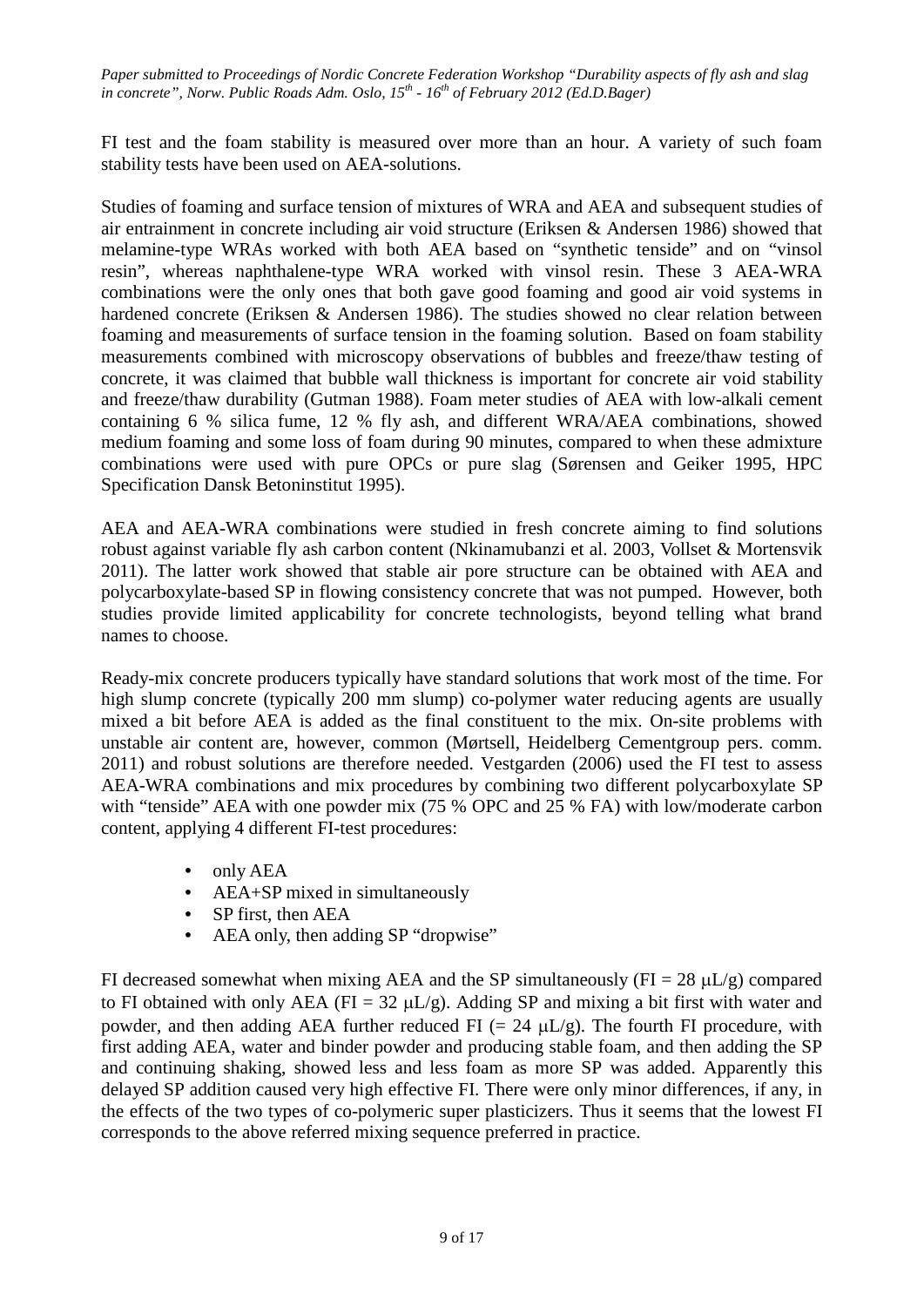To sum up, both type of AEA and WRA as well as the mixing transport, placement/casting and compaction affect air entrainment. More knowledge is needed to find generic materials that work together and to understand the mechanisms of air entrainment.

# **3. COMBINING AEA ADSORPTION ON FA WITH FOAM INDEX**

Following the studies with TGA and NMR (Tunstall & Scherer 2011) of AEA adsorption on fly ash, Foam Index measurements were made on the same materials (Ollendorff 2011). Two fly ashes with low and high carbon contents were selected from the US market. These two ashes had 2.4 % and 11.73 % LOI and 1.7 and 6.7  $m^2/g$  BET surface areas, respectively. In addition, 4 different AEA from the US market were investigated: Saponified Rosin (SR), Synthetic Olefin Sulfonate (SOS), Saponified Tall Oil (STO) and Neutralized Vinsol Resin (NVR).

# **3.1 Adsorption measurements**

A Perkin-Elmer TGA was used on various quite concentrated AEA solutions. First AEA solutions that had not been mixed with FA were run through the TGA temperature cycle to measure the residual solids content of each AEA. TGA measurements were made on the supernatant of solutions of AEA that had been exposed to fly ash and then filtered, thus giving the amount of AEA retained in the solution (i.e. not adsorbed on the FA). In addition <sup>1</sup>H NMR spectra were made of selected pure AEA and AEA after mixing with varying amounts of selected Fly Ash using a Bruker Avance III NMR instrument (Tunstall & Scherer 2011).

# **3.2 Foam Index (FI) measurements**

Three different foam index test procedures were run on combinations of the US Fly Ashes and AEA. The FI testing was made with the automated shaker described in section 2.3, Figure 1 and Tables 1 and 2. In addition to the "standard" procedure, "short" and "long" tests were made to investigate the effect of adsorption on foaming and foam stability (Ollendorff 2011). For all these tests two parallel samples were run.

# *"Standard" FI test*

The 70 ml container with 40 mm inner diameter was filled with 10 g fly ash and 25 g distilled water and an initial 60 seconds shaking was done with 2.4 Hz frequency and 20 mm amplitude. Then one 20 µL drop of 1:9 AEA solution was added, followed by 15 seconds of shaking. If the foam was not stable after 45 seconds then another 20 µL drop of 1:9 AEA solution was added and the cycle [15 seconds shaking and 45 sec waiting while observing for stable foam] was repeated. This was done with a sufficient number of AEA drops to obtain stable foam. FI was calculated as  $\mu$ L AEA/g binder when stable foam was observed, as shown in Figure 2.

# *"Short time" FI test*

In this FI test, half the amount of AEA determined in the "standard" FI test was added after 60 seconds of initial mixing. Then the mix was shaken for 15 seconds and observed for 45 seconds to determine foam stability. If necessary, the procedure [a 20 µL drop of AEA solution added, 15 seconds of shaking and 45 sec waiting] was repeated until the foam remained stable.

# *"Long time" FI test*

In this FI test, the sample from the "short time test" with stable foam was left with the lid on for 1 hour. Then, if the foam was still stable "Long FI" = "Short FI". If the foam had disappeared,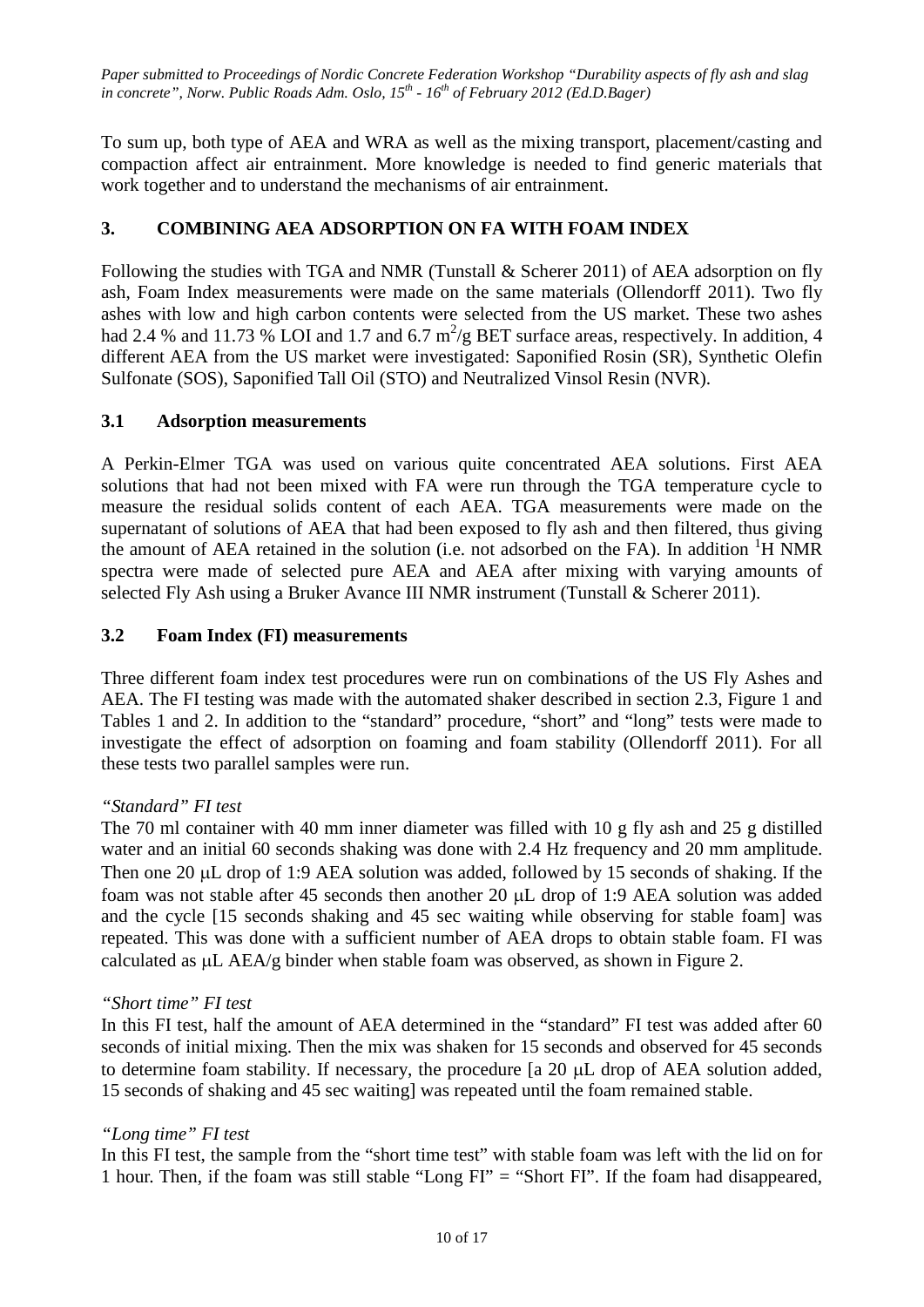then one 20 µL drop of 1:9 AEA solution was added, followed by 15 seconds shaking, and 45 seconds observation. In this way, both foam stability and effect of adsorption kinetics on necessary additional amount of AEA to regain foam was determined.

# **4. RESULTS AND DICUSSION**

Figures 5 and 6 show adsorption determined by TGA for concentrated Saponified Rosin (SR) and Synthetic Olefin Sulfonate (SOS) exposed to high carbon fly ash.



*Figure 5 – Adsorption of SR AEA (upper) and no adsorption of SOS (lower) on fly ash determined by TGA(Tunstall & Scherer 2011)*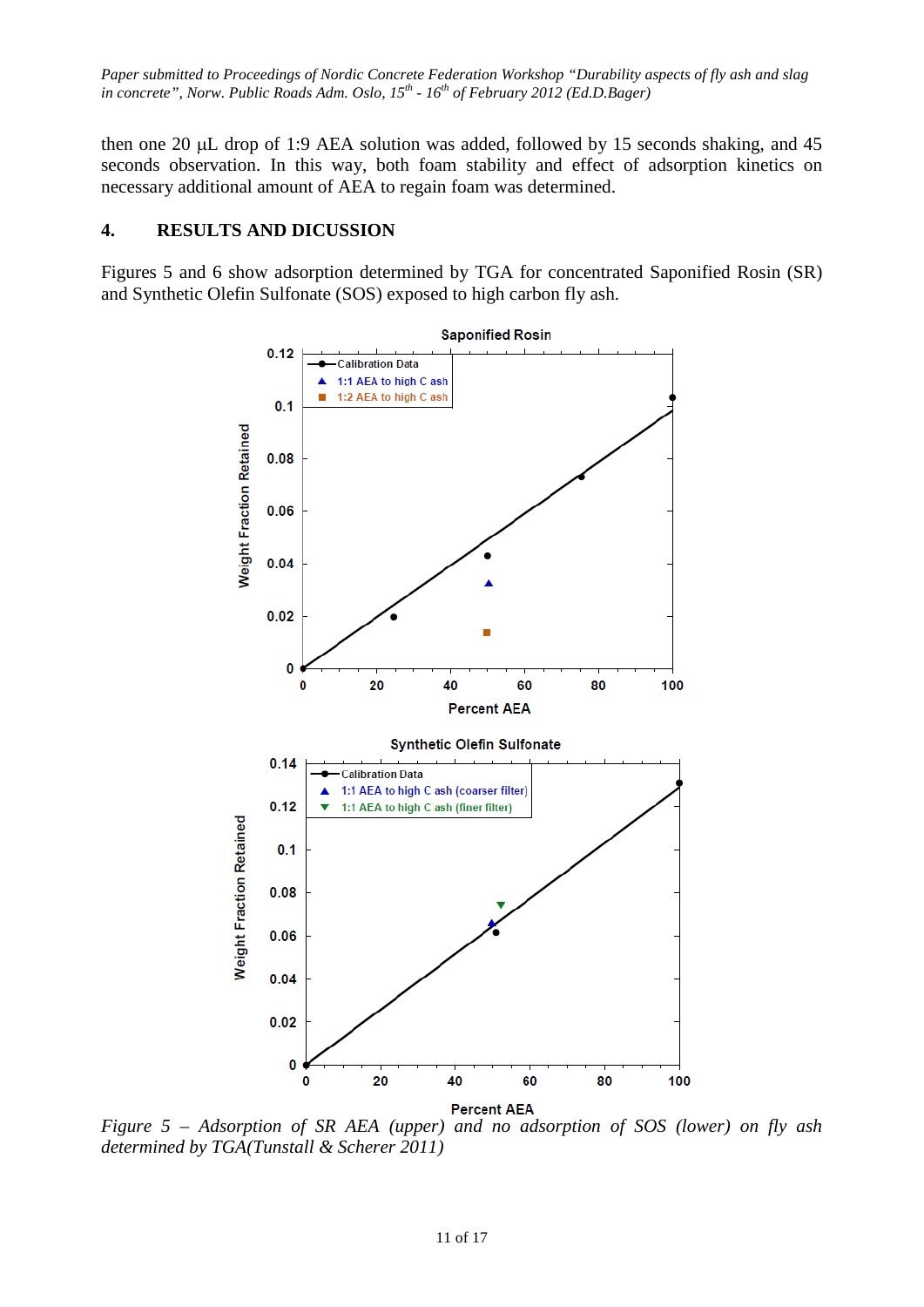Figure 5 shows that adsorption differed between the different types of AEA expressed as % AEA added versus residual AEA in the solution. There was detectable adsorption of Saponified Rosin, whereas there was no detectable adsorption of Synthetic Olefin Sulfonate (SOS), Saponified Tall Oil (STO), nor Neutralized Vinsol Resin (NVR) on high-carbon fly ash. Similar results as those of SOS shown in Figure 5 were thus obtained for STO and NVR.

Furthermore, the preliminary NMR studies (Tunstall & Scherer 2011) revealed a selective adsorption and/or chemical change in the AEA-FA mix of certain AEA ingredients or some other kind of interaction, as shown in Figure 6. As a simplified description, the positions of the peaks in Figure 6 represent the species present, whereas the peak sizes represent the amounts of the different species.



*Figure 6 – <sup>1</sup> H NMR spectra for AEA without and with adsorption on high carbon FA (Tunstall&Scherer 2011)*

The Foam Index tests were run after the adsorption measurements. The two air entraining agents SR (adsorption) and SOS (no adsorption) that are shown in Figure 5 were selected for all three types of FI tests described in the previous section (standard, short, long) on low- and high carbon fly ash. In addition the standard FI test was run on Neutralized Vinsol Resin (NVR) with high carbon fly ash. Table 3 shows the results of the "standard" and the "short" tests whereas table 4 shows the results of the "long" test. All results are mean values of two parallel samples.

| <b>AEA</b> | Fly Ash            | Procedure    | FI          |
|------------|--------------------|--------------|-------------|
|            |                    |              | $(\mu L/g)$ |
| <b>SR</b>  | <b>High Carbon</b> | Std          | 193         |
|            | <b>High Carbon</b> | Short        | 104         |
|            | Low Carbon         | Std          | 18.4        |
|            | Low Carbon         | <b>Short</b> | 17.6        |
| <b>SOS</b> | <b>High Carbon</b> | Std          | 40          |
|            | <b>High Carbon</b> | Short        | 36          |
|            | Low Carbon         | Std          | 4.8         |
|            | Low Carbon         | Short        | 4.8         |
| <b>NVR</b> | <b>High Carbon</b> | Std          | 32          |

*Table 3 – Foam Index test results with "standard" and "short" procedure*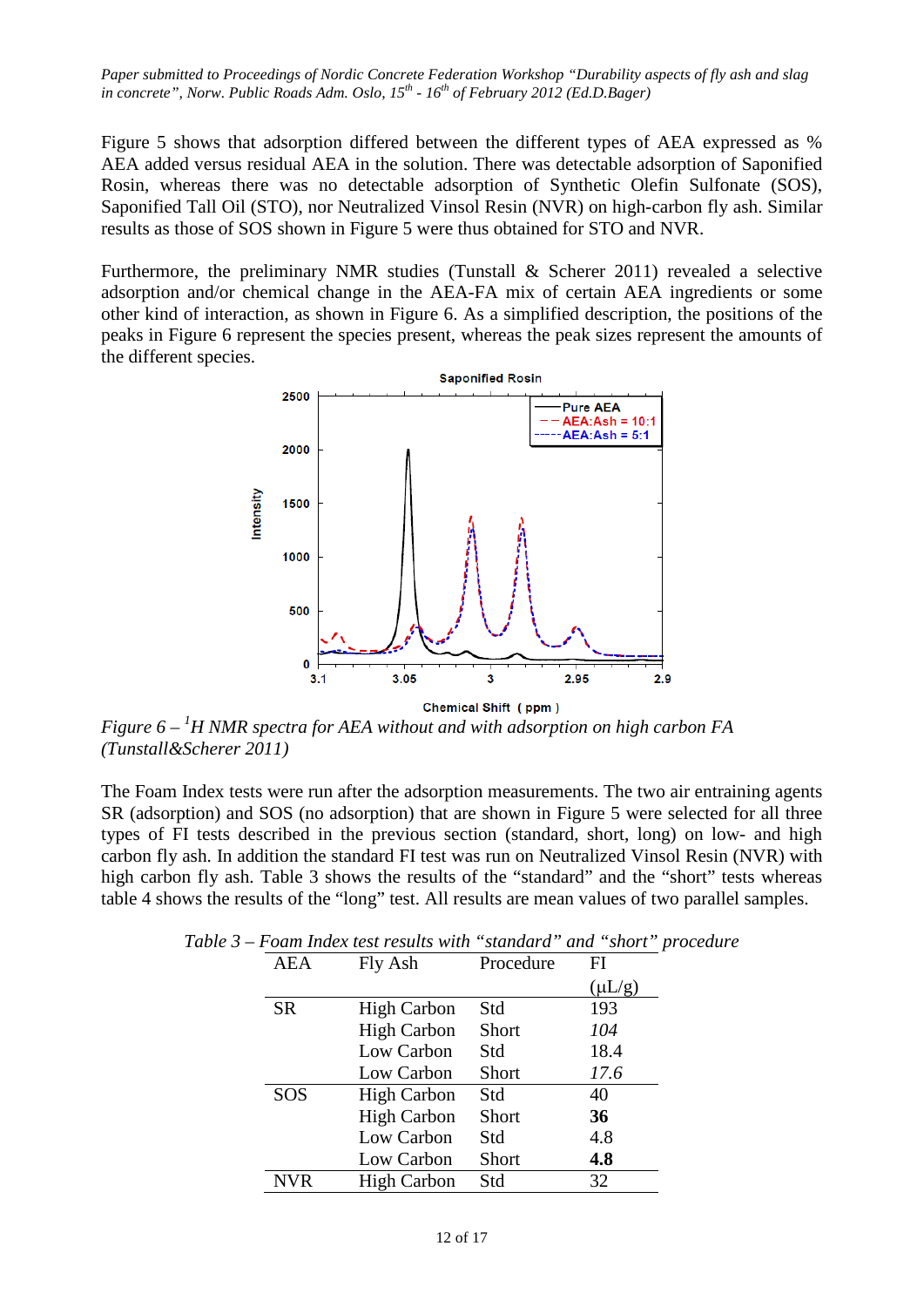|            |                    | 1 able 4 – Foam Index test results with long proceaure |             |             |
|------------|--------------------|--------------------------------------------------------|-------------|-------------|
| AEA        | Fly Ash            | Stable time                                            | Additional  | FI          |
|            |                    | (sec)                                                  | $(\mu L/g)$ | $(\mu L/g)$ |
| <b>SR</b>  | <b>High Carbon</b> | 22.9                                                   | 48          | 152         |
| <b>SR</b>  | Low Carbon         | 35                                                     | 4.8         | 22.4        |
| <b>SOS</b> | <b>High Carbon</b> | > 45                                                   |             | 36          |
| <b>SOS</b> | Low Carbon         | > 45                                                   |             | 4.8         |

*Table 4 – Foam Index test results with "long" procedure*

Table 3 shows that the high carbon fly ash mixed with the adsorbing AEA (SR) gives very high FI, both in "standard" and "short" procedures. These FIs (104-193) are even higher than the highest Foam Indices among the reviewed data presented in Table 2. Table 3 also shows that the "short" procedure reduces the FI for the adsorbing AEA compared to the "standard" procedure. That is, foaming is obtained with less AEA (and lower number of repeated shaking) by adding a lot of AEA at once, instead of many small droplets over long time.

Table 4 shows that the adsorption of AEA on high-carbon ash has a time-dependent effect on foaming, since the foam disappears within an hour (i.e., bad foam stability) and additional drops of AEA are needed to regain stable foam. Table 3 shows that the low-carbon fly ash gives a much lower FI, both in the standard and short procedures with AEA SR, though FI is still a bit high compared to the lowest FI values reviewed and shown in Table 2. From Table 4, it is seen that there is a time-dependent effect for this AEA-FA combination too, since the foam was not stable for an hour, but could be regained after additional AEA was added. The increase in FI from "short" to "long" procedure due to adsorption, and the new FIs, are seen in *italics* in Tables 3 and 4. Most additional AEA is needed on the high-carbon fly ash: *48* µL/g, whereas additional  $4.8 \mu L/g$  is needed on the low-carbon fly ash.

Tables 3 and 4 show that the non-adsorbing AEAs (SOS, NVR) on high-carbon fly ash have comparably low Foam Indices: 40 and 32  $\mu$ L/g in the standard FI. SOS was also run in the "short" and "long" procedures and showed no time dependency, since there was little/no difference in FI. (The reduction in FI from 40 to 36 for SOS on high carbon fly ash in table 3 when going from "standard" to "short" is within the error of the experiment). Furthermore, the foam remained stable over 1 hour (see bold numbers for the non-adsorbing SOS). Finally, we see from Table 3 that the non-adsorbing SOS with the low-carbon fly ash has the lowest FI of all combinations, with FI values comparable to the lowest values in Table 2.

The time dependency of the adsorption had a clear effect on increasing the foam index, since less AEA became available for foaming. The standard procedure, with drop-wise addition and shaking at regular intervals, took 3 hours to obtain stable foam for the adsorbing SR on high carbon fly ash. This reduced to only 3 minutes to obtain stable foam in the short procedure and then increased to (60+13) minutes in the "long" procedure. For the adsorbing SR on low-carbon fly ash, the "standard" test took 12 minutes, while the "short" test took 6 minutes and then the "long" test took  $(60+14)$  minutes. Apparently, adsorption went on for quite some time, since the time to regain foam by drop-wise addition after 1 hour took  $13 - 14$  minutes, whereas the "short" procedure could create a lot of unstable foam when adding a lot of AEA quickly. For the non-adsorbing SOS on high-carbon fly ash, the test time was 50 minutes in the standard FI test, reducing to 5 minutes in the short test and then remaining stable for an hour (i.e., no increase of FI in the "long" test).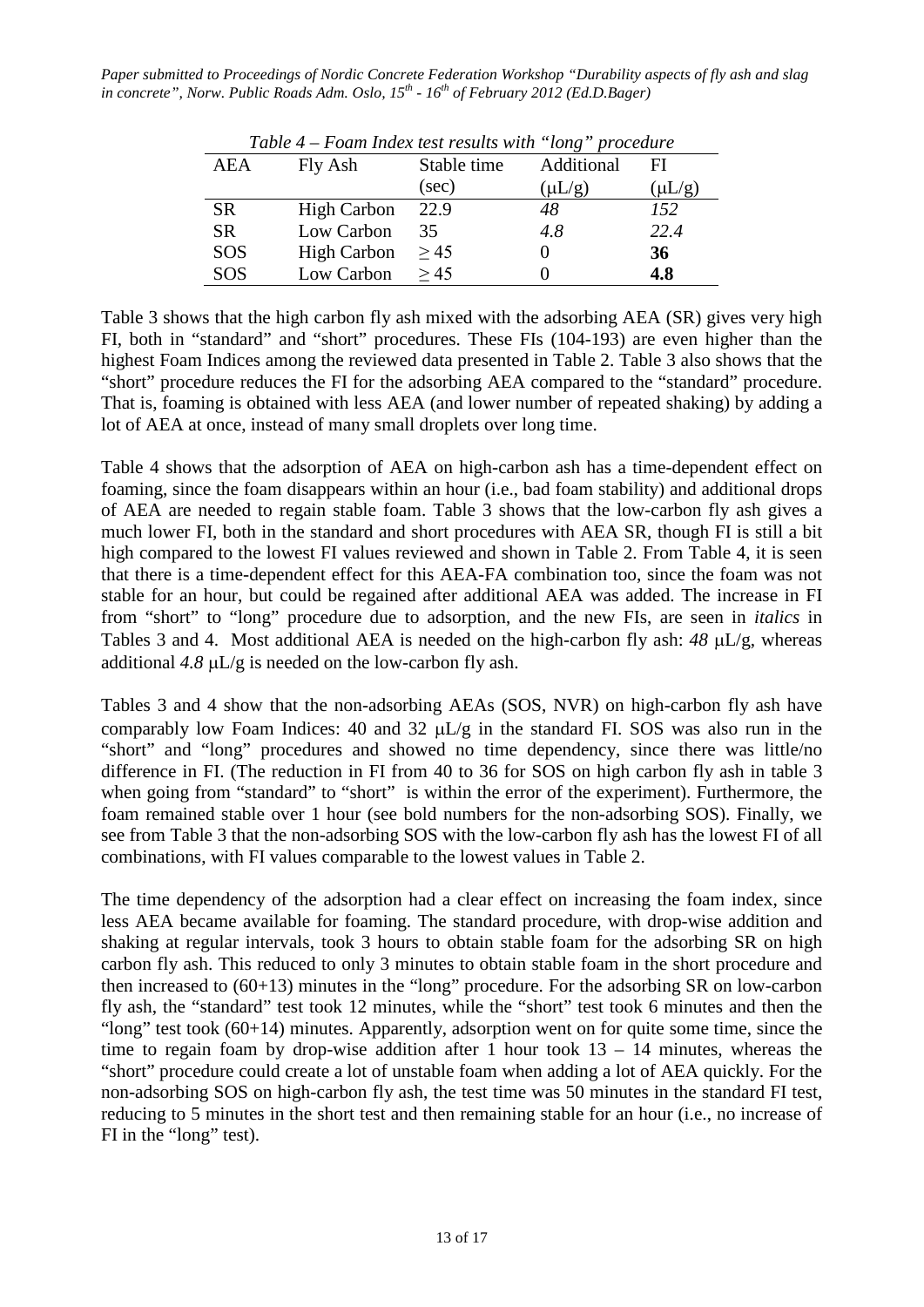# **5. CONCLUSIONS**

The Foam Index (FI) test measures the amount of AEA needed per gram of binder so that the foam remains stable. FI is performed by adding drops of AEA-solution, shaking and observing foam stability. It is useful for assessing the AEA dosage needed for different binder compositions. Furthermore it has given good correlation to air entrainment in concrete within three studies, even though the mechanisms of foaming and concrete air entrainment are quite different.

Combining FI-tests and adsorption studies with TGA and NMR showed high FI for AEA that adsorbs (SR – Saponified Rosin), both on high-carbon FA (FI very high = 193 mL/g) and on low-carbon FA (FI quite high = 18.4 mL/g). Furthermore, the FI was low for AEA that does not adsorb ( $FI = 4.8$  for  $SOS - Synthetic$  Olefin Sulfonate) on low carbon FA. FI was high for AEAs that do not adsorb ( $FI = 40$  and 32 for SOS and NVR - Neutralized Vinsol Resin) on high-carbon FA.

The FI and the foam stability were affected by the time dependency of the adsorption, since for the AEA that adsorbed (SR) a short test-time procedure with large AEA addition always reduced the FI compared to the slower standard dropwise addition of AEA. Furthermore, a long test time always increased FI compared to the short test procedure; that is, AEA must be added to retrieve the foam lost after 1 h waiting. FI is practically unaffected by time for the AEA that does not adsorb (SOS), as the foam remains stable after 1h.

The relation between adsorption and foaming and the expected relation to concrete air entrainment, as well as the changes of the AEA caused by adsorption that were observed by NMR, warrant more studies in search of robust air entrainment for fly ash concrete.

# **6. REFERENCES**

Baltrus J.P., LaCount R.B. (2001) Measurement of adsorption of air-entraining admixture on fly-ash in concrete and cement, Cement and Concrete Research 31(5) 819-824

Bilodeau A., Malhotra V.M.(1993) Deicing salt scaling resistance of concrete incorporating supplementary cementing materials: Canmet research, Proc. Int. Workshop concrete salt scaling, Ed. J.Marchand & M.Pigeon, Quebec, CRIB, Dept. de génie civil, ULaval, pp.191-228

Brown A.G., Thuma W.C., McBain J.W.(1953) The surface viscosity of detergent solutions as a factor in foam stability, Journ of Coll Sc 8 (5) 491-507

Dodson V. (1990) Concrete admixtures, Van Nostrand Reinhold, ISBN 0-442-00149-5, 211 p.

Du L. & Folliard K.J. (2005) Mechanism of air entrainment in concrete, Cement & Concrete Research 35 pp.1463-1471

Eriksen K., Andersen P.J. (1986) Foam stability experiments on solutions containing superplasticizing- and air entraining agents for concrete, Nord Concr Res Publ. No.4, pp.45-54

Fagerlund G. (1971) Materials & Structures Vol.4, No.23 pp.271-285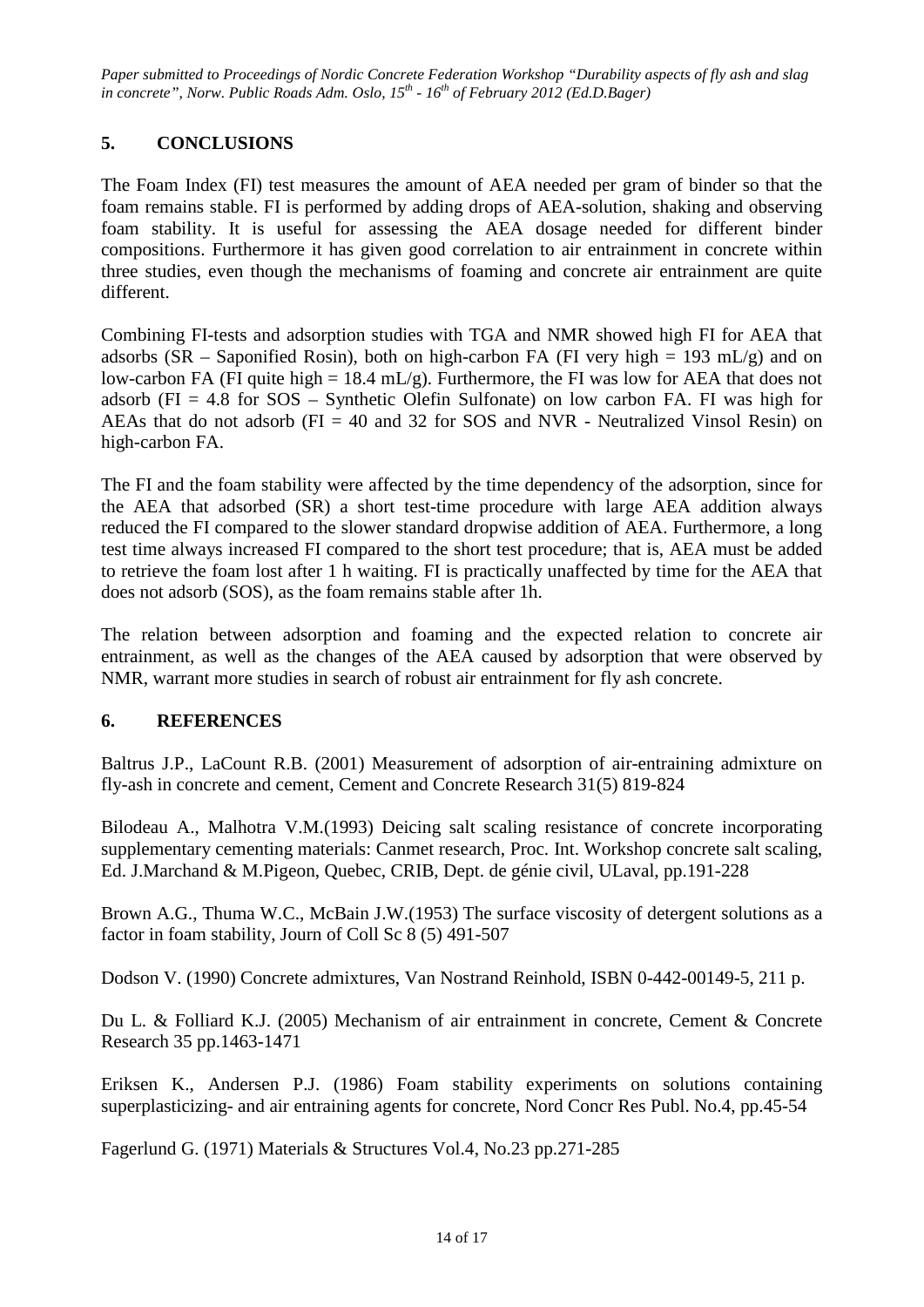Fagerlund G. (1990) Air-pore instability and its effect on the concrete properties, Nordic Concrete Research Publication No.9 pp. 34-52

Gebler S, Klieger P. (1983) Effect of fly ash on the Air-void Stability of Concrete, American Concrete Institute Special Publication SP 79-5, pp.103-142

Geiker M., Kjær U. (1995) Air void stability. Literature review. (In Danish Højkvalitetsbeton til udsatte anlægskonstruktioner HUA-2, Opgave 7), 23 p. + Figures

Geiker M., Rostam S. (1995) High performance concrete for exposed structures. Air void stability. Trial castings Kalundborg. (In Danish Højkvalitetsbeton til udsatte anlægskonstruktioner HUA-2, Opgave 7), 25 p. + 5 App.

Gutman P.F.(1988) Bubble Characteristics as they pertain to compressive strength and freezethaw durability, ACI Materials Journal V85 N5 pp.361-366

Hammer T.A., Johansen K. (2005) On the influence of entrained air on rheology of paste and mortar, Nordic Concrete Research Publ.33, ISBN 82-91341-91-5, pp.153-155

Harris N.J., Hover K.C, Folliard K.J., Ley M.T. (2008a,b,c) The use of the foam index to predict AEA dosage in concrete containing fly ash, Part I,II,III, J. ASTM Int. 5 (7) 15 p., 15 p., 11 p.

Meyer F., Frandsen J., Geiker M., Golterman P., Kjær U., Wegmann T. (1995) High Performance Concrete Specification for exposed structures (In Danish: Anvisning i brug av højkvalitetsbeton til udsatte anlægskonstruktioner) Dansk Betoninstitut, 11 Ch + 1 App.

Jacobsen S., Lahus O. (2001) High Volume Fly Ash RCC for Dams: Freezing and thawing durability, ACI Special Publication SP 202, ISBN: 0-87031-041-0, pp.315-330

Jensen M.V., Hasholt M.T., Geiker M.R.(2005) The effect of form pressure on the air void structure of SCC, Proc. Rilem Conference SCC 2005, Chicago, 6 p.

Johansson A, Tuutti, K.(1976) Pumpbetong och betongpumpning (Del 1), Betongmassas strömning i rör (Del 2) (Pumped concrete and concrete pumping (Part 1), Flow of fresh concrete in pipes (Part 2)), CBI rapport 7:76, Stockholm, 10 p.

Joliceur C., To T.C., Nguyen T.S., Hill R., Pagé M. (2003) Investigation of Physico-Chemical aspects of Air Entrainment in Cementitious systems, ACI SP-217 pp.595-620

Kaplan D.(2001) Pompage des bétons, Thèse de doctorat ENPC/ LCPC, ISBN 2-7208-2010-5, Paris, 228 p.

Külaots I., Hsu A, Hurt R.H., Suuberg E.M. (2003) Adsorption of surfactants on unburned carbon in fly ash aand development of a standardized foam index test, Cement and Concrete Research 33(12) 2091-2099

Lepage S., Baalbaki M., Lessard M. and Aitcin P.C.(1998) Pumping air-entrained high performance concrete, Proc. Int. Symp. High-performance and reactive powder concretes Vol.4, Univ.Sherbrooke, 393-404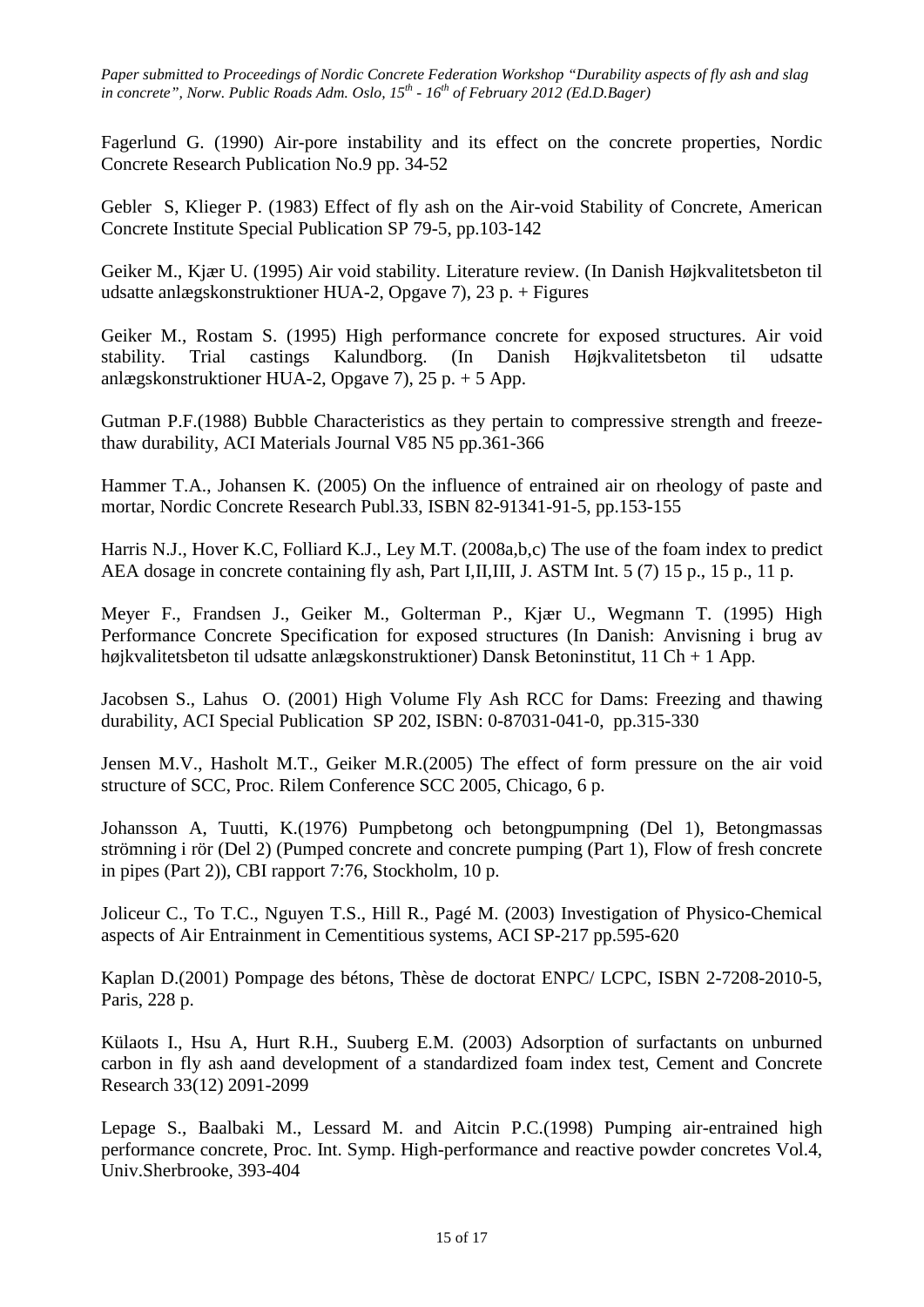Malhotra V.M, Ramezanianpour A. (1994) Fly Ash in Concrete, 2nd Ed, Report Canmet MSL 94-45, Frost and Frost/salt, pp.153-166

Mørtsell E. Technology manager, Heidelberg Cementgroup/Norbetong ready mix plant Trondheim, pers. Comm. June 2011

Nkinamubanzi P.C, Bilodeau A., Joliceur C, Golden D.M et al (2003) Air Entraining Admixtures for Use with Fly Ashes Having High Carbon Contents, Superplasticizers and other chemical admixtures in Concrete, ACI SP-217 pp.543-572

Ollendorff M. (2011) Foam Index test: interaction between Fly Ash and Air entrainment, project Report, NTNU-Norwegian Univ. Sci. & Tech., Dept. of structural engineering, 68 p.

Pleau R., Boulet D., Aïtcin, P.C.(1998) Influence of pumping on the air-void system of HPC, Proc. Consec '98, Gjørv, Sakai, Banthia (Eds.) E&FN Spon, 2047-2056

Pleau R., Pigeon M., Lamontagne A., Lessard M. (1995) Influence of pumping on the characteristics of the air-void system of high-performance concrete. Transportation Research Record, Washington, USA, January, 22-28

Powers T.C. (1949) The air requirement of frost resistant concrete, Highway Research Board Proc. 29, 184-211

Powers T.C., Helmuth R.A. (1953) Theory of volume changes in HCP, Highway Research Board Proc. 32, 285-292

Rixom R & Mailvaganam N. (1986) Chem Adm for Concrete 2nd Ed., E&FN Spon 306 p.

Scherer G.W. (2011) Poromechanics of frost damage, in Mechanics and Physics of Porous Solids (MPPS) – A tribute to Prof. O.Coussy, 15 p.

Sellevold E.J, Nilsen T.(1986) Condensed Silica Fume in Concrete: a world review. In "Supplementary cementing materials for concrete" (VM Malhotra Ed.) CANMET report SP 86- 8E, pp.167-229

Shah D.O, Djabbarah N.F., Wasan D.T (1978) A correlation of foam stability with surface shear viscosity and area per molecule in mixed surfactant systems, Coll&Polymer Sc, 256, 1002-1008

Spiratos N., Pagé M., Mailvaganam N., Malhotra V.M., Jolicoeur C.(2003) Superplasticizers for Concrete : Fundamentals, Technology, and Practice, Ottawa, ISBN 0-9731507-1-8, 322 p.

Sun Z., Scherer G.W. (2010) Effect of air voids on salt scaling and internal freezing, Cement & Concrete Research V40, 260-270

Sørensen R., Geiker M.(1995) Foam stability measurements, High performance concrete for exposed concrete structures (In Danish) Dansk Betoninstitut A/S, 23 p.

Tunstall L., Scherer G.W. (2011) Influence of fly ash on air entrainment, paper accepted for publication and presentation at Int. Congr. on Durability of Concrete (ICDC2012), Trondheim, Norway, June 18-21 2012, Norw. Concrete Association, 8 p.